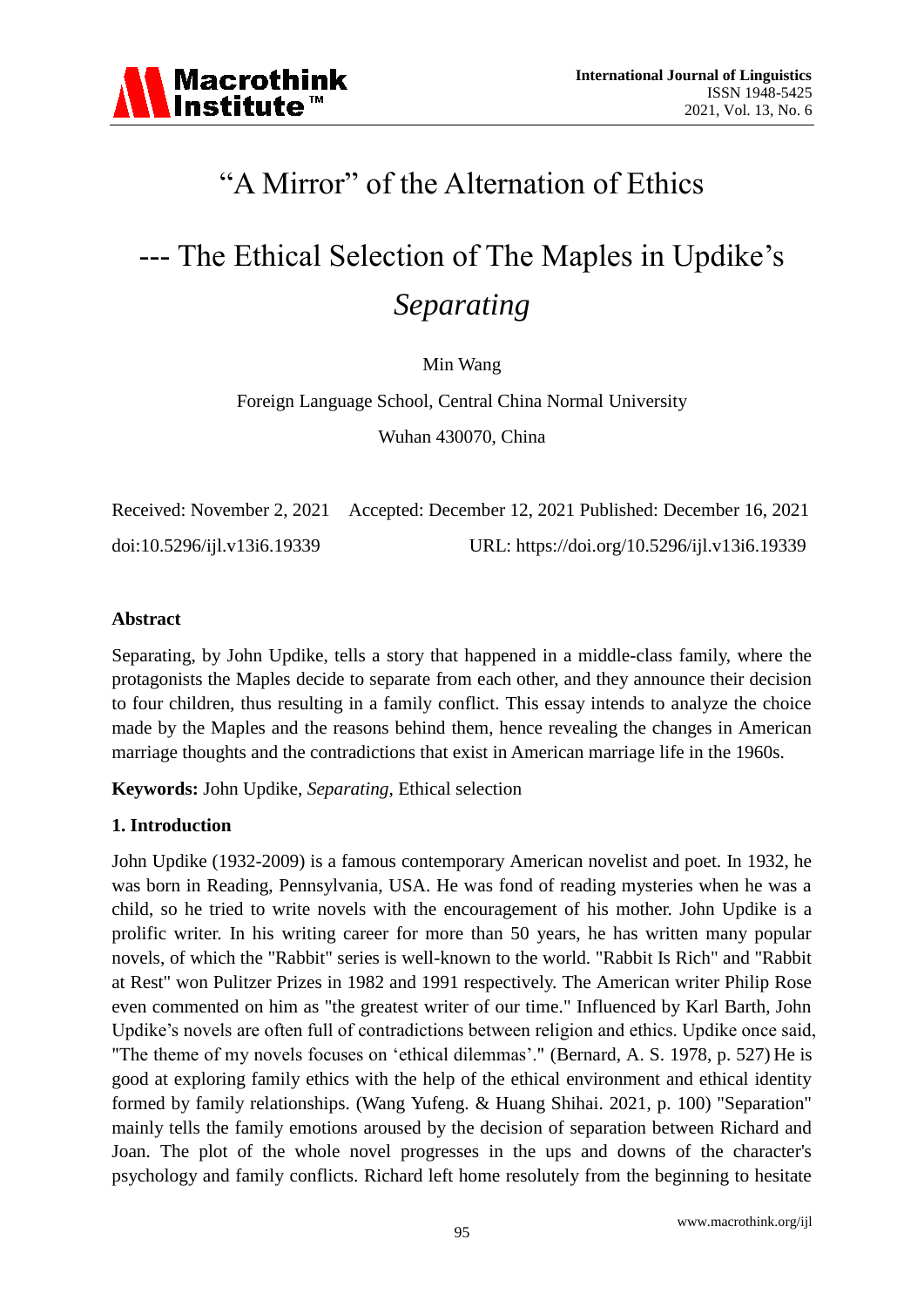

in the end; Joan hesitated between family and marriage. The Maples have their own ethical choices. Behind the ethical choices, they also reflect the changes in marriage thoughts and culture in America.

# **2. The Evader of Family Responsibility-- Richard**

Unlike men before the 1960s, who regarded marriage as a lifetime contract, Richard lacked the frankness of marriage. Richard confesses to Joan the fact that he has decided to separate and insists on telling the children about it before they return home. Due to Joan's strong request, Richard finally agreed to announce the matter at a family gathering. Imagining the children's reaction to this, he was full of guilt. During the days waiting for the children to go home, he was at a loss and absent-mindedly repaired the lawn, but he never told his wife the reason for the separation. However, at the family gathering, facing the doubts raised by his eldest daughter Judith, Richard was full of feelings of guilt and self-blame. He couldn't help crying, praying for the children's forgiveness, and defending, "We liked each other but did not make each other happy enough, somehow." (Luo Lianggong, & Li Rucheng, 2016, p. 250), but we don"t love each other anymore. Richard ignores the emotions of his wife and children to justify himself, pretending to be vulnerable and blaming himself in front of his family. However, in the repeated communication with Joan, he complained from the beginning to the end about his wife's ruthlessness and indifference. He blamed his wife for hurting his relationship with his children and ruining his image as a "good father", but he was unwilling to treat Joan frankly.

In addition, the father is absent during the growth of his children. "Home" is a closely connected group formed by two people who are not related by blood. Parents and children influence each other and grow together. The youngest son John has always been well-behaved in front of his parents. But when he heard that his parents were about to separate, he was hysterical, vented, and even ranted, "What do you care about us, we are just little things you had." (Luo Lianggong, &Li Rucheng, 2016, p. 251). The two daughters were also drunk and giggled with John. To get Richard's attention, John stuffed a cigarette into his mouth and chewed it unscrupulously. At this moment, the parents began to notice John's change. In school, John couldn't make a friend, and the teachers at the school were unsatisfactory. These bad experiences made John depressed, but his parents didn't know anything about it. When his parents were talking about freedom excitedly downstairs, John sat alone in the room to the surging pain. Children spent the annual family dinner in the announcement of the separation of their parents. For John, it got undoubtedly worse.

In addition to the lack of emotion for the children, Richard evaded his due responsibilities as a husband and father. Faced with the doubts of the four children, Richard was speechless, and when his wife tried to excuse him, he blindly blamed his wife, thinking that his wife pretended to be considerate and provoked his relationship with the children. On the day he took his eldest son Dicky home, Richard decided to discuss his decision with him. He tried to get his son to accept the fact that his parents were determined to separate and said, "My father would have died before doing it to me."(Luo Lianggong, & Li Rucheng, 2016, p. 256), He tried to show Dicky that he had to do it and forced him to accept his decision. In the process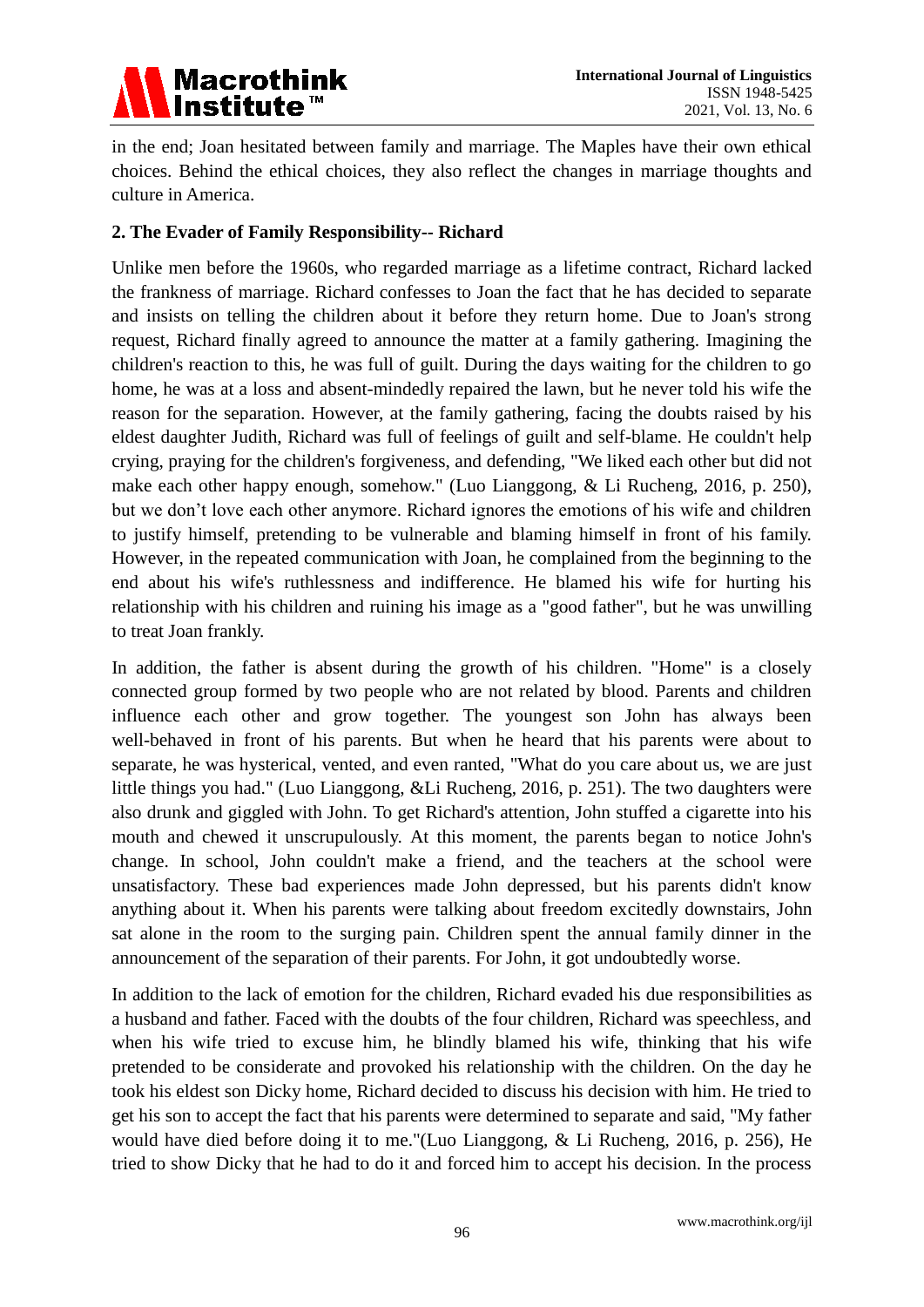

of talking with the eldest son, it can be seen that his mind did not stop on his son. Instead, he began to fantasize about his future, tried to end it all in a scribbled way. Along the way, the atmosphere was very depressing. It wasn't until he closed the door gently that Richard realized the eldest son's emotions were not right. Richard transferred the responsibility he should have assumed to the minor eldest son. In Richard"s view, separation is responsible for the children. When the father cries hysterically in front of the children and vents his emotions, he has already transferred the psychological burden to his children invisibly. What the four children can do is to go against their own inner thoughts and accept their father's decision frankly.

In marriage and family life, Richard's behaviors are enough to show that as Joan's husband and father of four children, he lacks responsibility. To a certain extent, deeply influenced by hedonism in the 1960s, he firmly believed that marriage is a kind of partnership based on love, but ignored the dominant position of the four children in family life.

# **3. The Defender of Harmonious Family**

Traditionally, Joan is a good wife. She considers her husband's guilt and panic when Richard made the decision and maintains Richard's image as a "good father" in front of her children. Richard said that he would leave on Easter and inform the children of the parents' separation decision by phone. Joan insisted on waiting for the four children before they have their exams over and attend the ceremonies. When children"s back home, he must talk to them one by one. In Joan's view, the easy summer life after the exam can soothe the children's hurt feelings. While Richard was in a state of confusion. He didn't know how to tell the children the decision of their parents, but Joan considered it all for him. After discussing the separation with his wife, Richard was depressed. He vaguely felt that "his family he was about to lose, filtered through the edges of his awareness."(Luo Lianggong, &Li Rucheng, 2016, p. 248), Joan was uneasy because of the separation, but She would still praise Richard for his good job of repairing the locks as usual to alleviate Richard"s guilt and anxiety. At the family gathering, Richard bluntly told the children that the parents made the decision to separate because they could not love each other anymore. After Richard said this, Joan immediately realized that the children would not be able to accept his excuses, so Joan immediately added to the children, "But we"ve always, especially loved our children."(Luo Lianggong, & Li Rucheng, 2016, p. 251). It can be seen that even if Richard is leaving this warm family, Joan still hopes that he would still be a good father in the children's impression, and the father's love for the children would remain the same. The eldest son Dicky arrived at the train station in the early hours of the morning. Joan suggested that Richard pick him up in person because he and his son are closely related and they can talk closely with each other on the way home so that Dicky can accept his father's decision and the father could listen to his son's thoughts. Although Joan cannot face the fact of separation, she tries to separate the misfortune of marriage from the happiness of the family. Although parents no longer love each other, it will not affect their parents' love for their children.

In addition, Joan sets an example for the children with her calm and independent image. The intervention of "the invisible woman" prevented Richard from living with Joan, but Joan did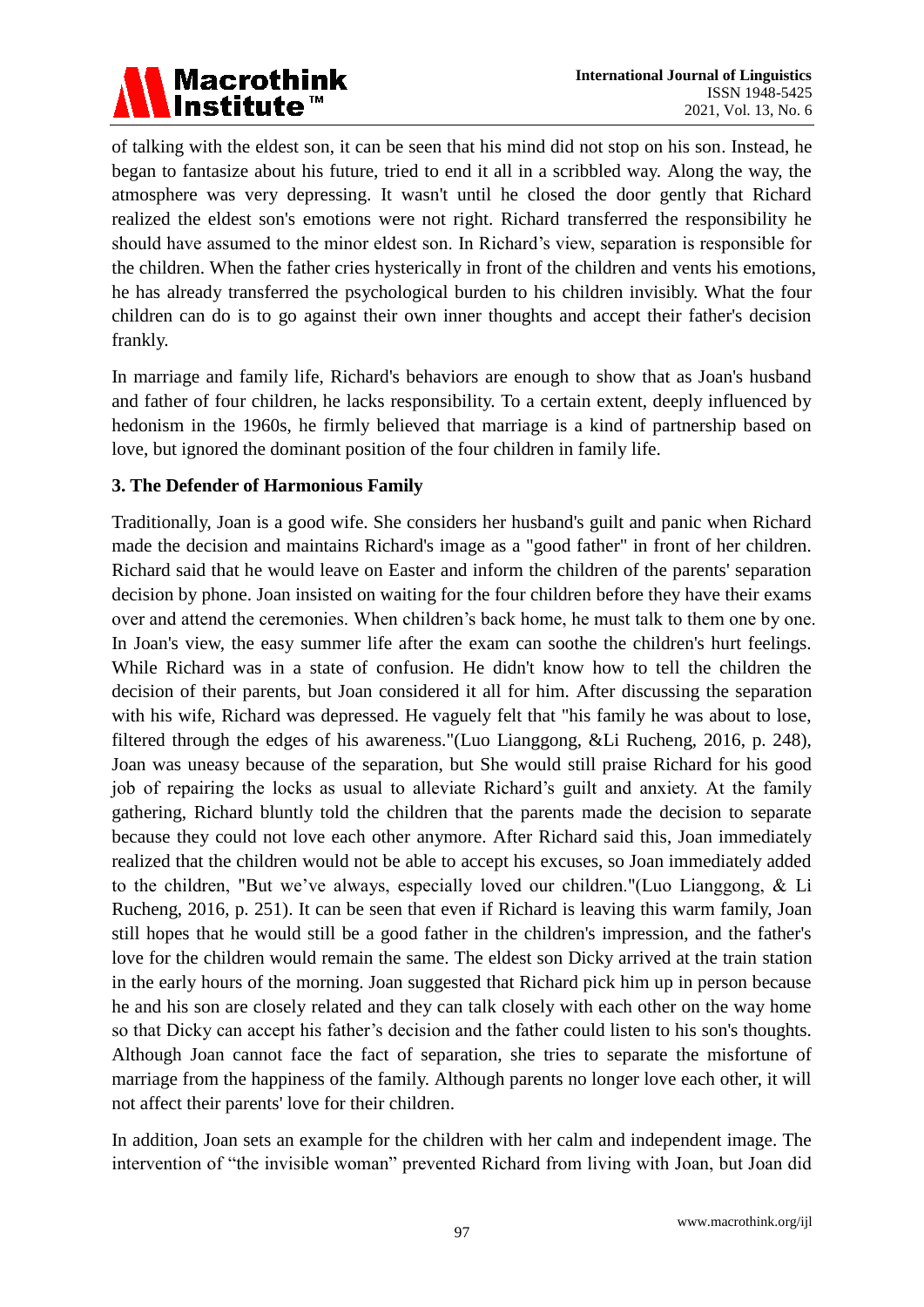

not lose control or blame her husband. On the contrary, she suppressed his fragility and anxiety, agreed to Richard's proposal to separate, and tried to comfort her four children. Compared with Richard, who was out of control and howled for he was unable to justify himself in front of the children, Joan's calmness and rationality are more admirable. Richard is not good at expressing his ideas. Instead, he always expresses his emotions on his face. When he is full of guilt, he chooses to vent his emotions with tears, as if he had to declare his decision to his children as a last resort. The thirteen-year-old Margaret had never seen her father so embarrassed, so she asked her mother "Why is Daddy crying?" (Luo Lianggong, & Li Rucheng, 2016, p. 250), Joan, who has always been calm and rational, told Margaret the facts so that she could accept the reality of the father's departure as soon as possible. The young and ignorant Margaret became more emotional when she heard the news. Joan calmly soothed her little daughter's emotions, and patiently explained all this to her. In Joan's eyes, Margaret has the right to know the decision of her parents because she is a member of the family. Telling each child the truth and ensuring that the future family life will not be different is crucial because they may lack father's love. Joan worked hard to get the children to accept this fact and let them go through this difficult period smoothly. From this point of view, Joan has set an example for the children with her own strength, and also made them understand the decision by their father, and taught them to calm down when things happen. For the two daughters, what Joan can do is to lead by example, make her daughter as strong as herself, and not tie themselves to the subordinate position in the marriage.

Therefore, Joan subverted the traditional image of women. When faced with her husband's decision to separate, she listened to her husband's thoughts with an unusually calm and rational attitude. In addition, she changed the passive position of traditional females in family life. In the process of discussing how to announce the separation with her husband, she grasped the right to speak for her four children.

# **4. The Change of Marriage Ethics**

American individualism and hedonism prevailed in the 1960s and 1970s. The American youths born in the 1940s and 1950s have not experienced the economic crisis that swept across the American continent, let alone the Second World War that rendered them homeless. They grew up in a high degree of material civilization. With the continuous accumulation of wealth, material wealth and spiritual life resisted each other, hedonism prevailed, and family life gradually broke down. The older generation who experienced the economic crisis and World War II encountered the ups and downs. "The prosperity they saw after 1945 was a material return to years of struggle, and they hoped that their children would not repeat those struggles they had experienced."(Dick, M.1997) Therefore, they no longer discipline the new generation of people who grew up in the 1960s with a strict attitude. Instead, they allow their children to consume arbitrarily, squander freely, and indulge in social material wealth, which gave birth to hedonism. "The revival of individualism and the prosperous hedonism exercised them to pursue the realization of personal value and the enjoyment of business society as the purpose of life, and personal satisfaction and life enjoyment became the values of their generation."(Chen Hongfei, 2010, p. 20) Before the 1960s, Americans emphasized the "family-oriented", they focused on the family, and believed that "marriage and family are the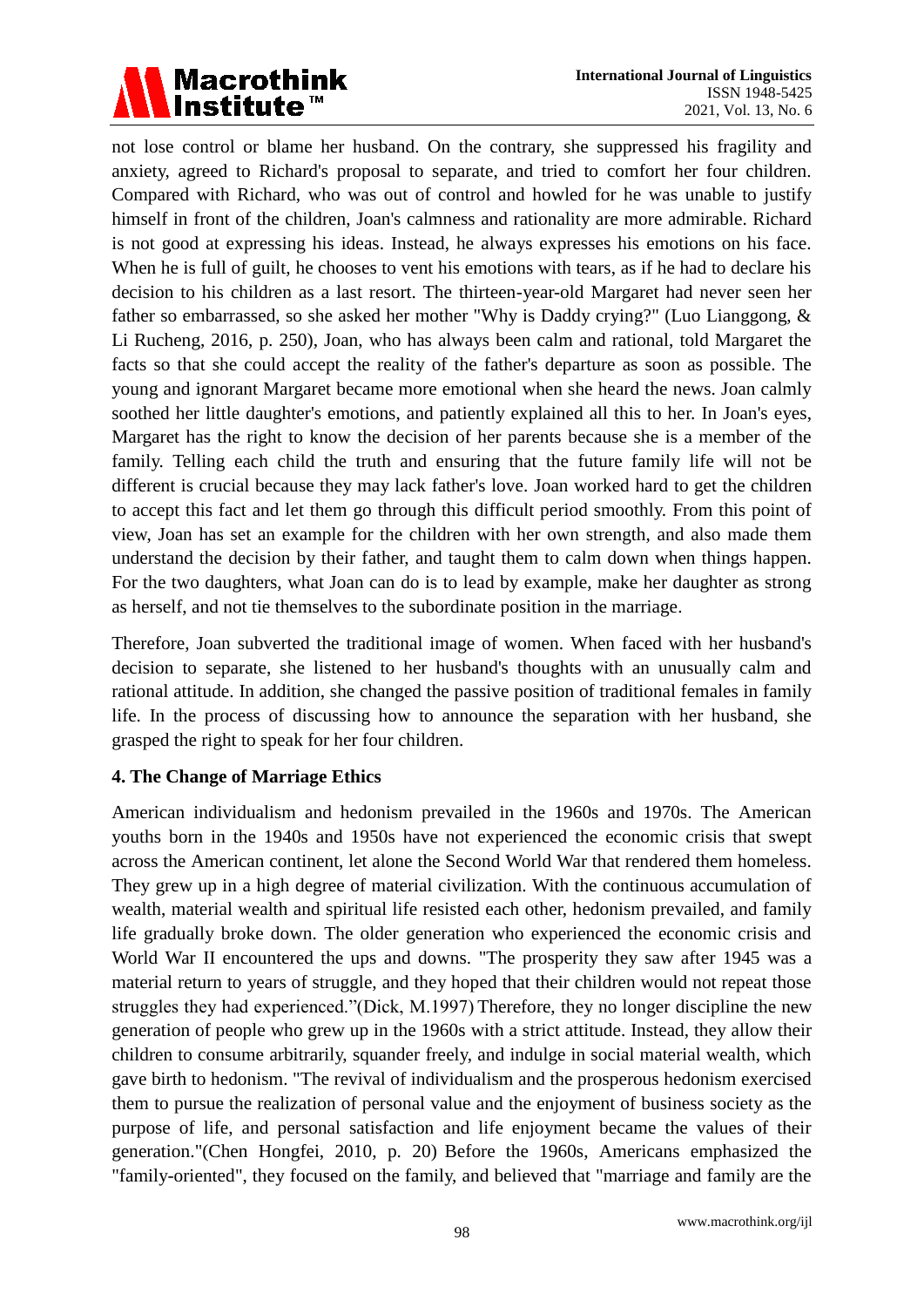

driving force of struggle." (Chen Hongfei, 2010, p. 20) Under the guidance of this kind of thinking, men strive to earn money to support their families, and women regard "Home" as the battlefield to support their husbands and children. They believe that marriage is a lifetime contract. Under the social and cultural environment at that time, they are willing to be bound by marriage and give everything for the family. However, after the 1960s, the wealth brought by World War II was like a snowball, which gradually intensified the degree of capitalization in the United States. "Social changes are accelerating, and employment competition is fierce. Young people face many difficulties in starting a family and earning a living."(Chen Hongfei, 2010, p. 21) So, They no longer consider the responsibilities of marriage and family. Instead, they emphasize personal freedom and enjoyment. The prosperity and development of the economy laid the foundation for individualistic consumption. People began to evade the responsibilities of marriage and family, indulge in enjoyment, and pursue material wealth. "This hedonistic outlook on life corrupts the soul of people and the entire society." (Wang Jintang. 1996, p. 1) Marriage has long been thrown away by Americans. What followed was a sharp rise in the divorce rate in the United States. Meanwhile, individualism and hedonism became the chief culprits for the breakdown of marriages.

Under the influence of individualism and hedonism, Richard escaped the responsibilities of marriage and family under the disguise of seeking love and happiness. What Richard presents to us is an image of escaping from marriage and family responsibilities and pursuing personal freedom and value realization. He once said that his wife always controls the overall situation and plans everything for the future in an orderly manner, and her plan "turned one hurdle for him into four-four knife-sharp walls, each with a sheer blind drop on the other side." (Luo Lianggong, & Li Rucheng, 2016, p. 247), the "woman" who has not shown up seems to attract him deeply as a wall covered with a thin curtain. However, while waiting for the return of the four children after proposing to separate, he did not consider the future life with the "woman". Instead, he has been thinking about whether he should be separated, and the serious consequences after the separation. He proposed to his wife the decision to separate means that he was about to leave the house. To avoid the burden of the family, even if he was afraid of his family leaving him when faced with doubts from his eldest daughter Judith, Richard still said, I and Joan get along very well, but he can't bring happiness to each other. He even insisted on leaving despite the children's objections. For Richard, personal freedom and enjoyment far exceed marriage and family. For him, the current marriage is like a wall full of blades, which means Richard is deeply poisoned by hedonism. He mistakenly believes that his behavior is a manifestation of his yearning for love. This is the result of the imperceptible atmosphere of the 1960s. His fear of the uncertainty of the future and the worry that his relatives will eventually leave are all manifested in his repeated hesitation about the separation decision. His wife's rationality and independence deepened his fear, but the influence of hedonism and individualism has been imprinted in his thoughts.

With the prevalence of hedonism, "American families are full of serious dysfunction and suffocating unhappiness." (Gu Yue, 2019, p. 120) The divorce rate has been rising all the way, "Women began to come out of the traditional role of housewives, and they have to pursue the realization of woman"s social value, relief their dependence on husbands and families, and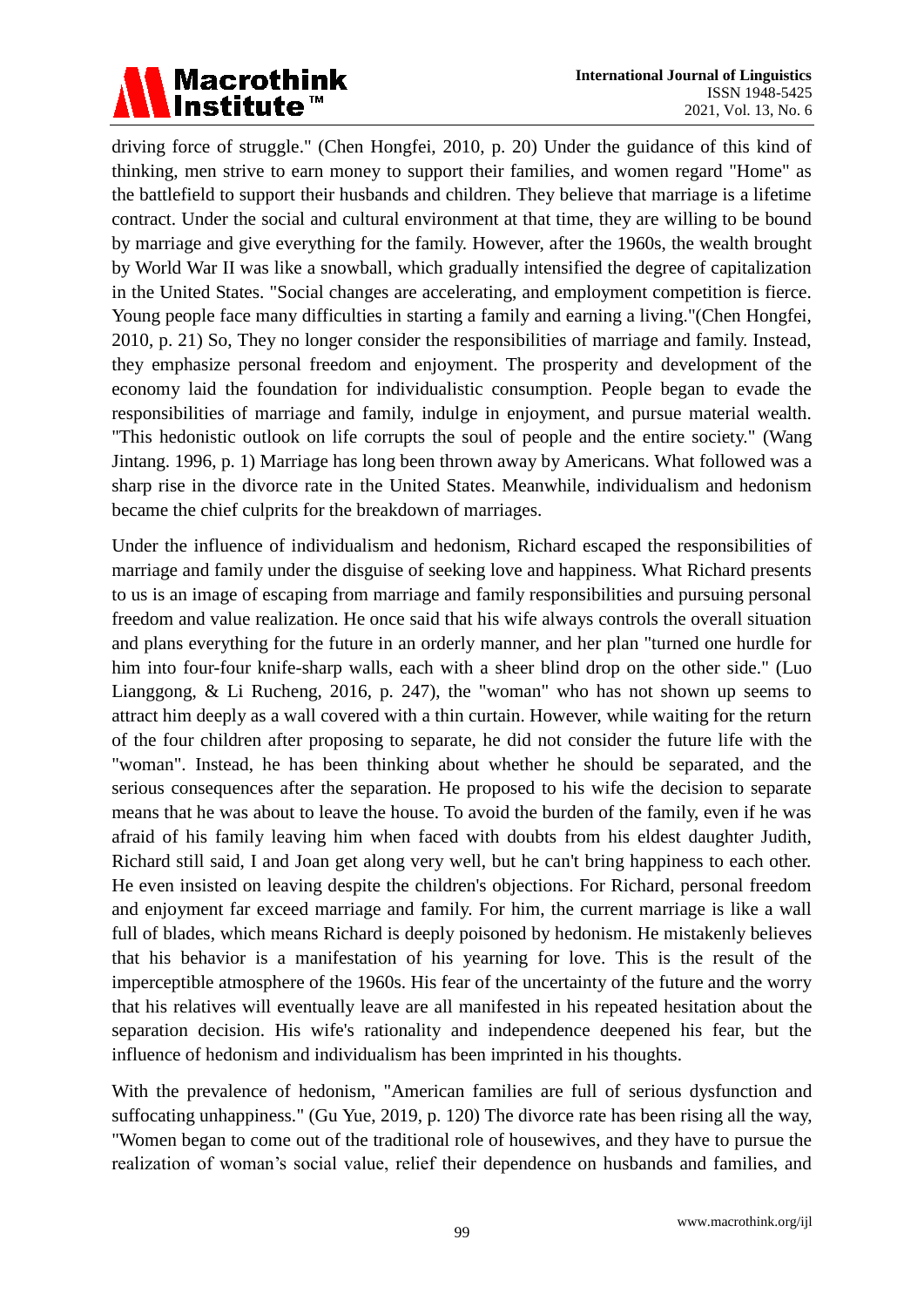

strive for equality of woman's social rights and status." (Chen Hongfei, 2010, p. 26) Before the 1960s, the American family lifestyle was equivalent to "a man in charge of the outside and a woman in charge of the inside." the marriage life endows a lot of restraint to couples. For women, "Their role is to be the husband"s wife and the child"s mother, satisfying the various natural needs of the husband, child, and family." (Luo Huilan, 2006, p. 47) The role that women play among members of society makes them lose their self and individuality and restricts their development. So after the 1960s, a wave of woman's Liberation Movement started. Women got rid of the status of "housewife" and walked out of the house one after another to work. They are eager to realize their social value and pursue equality of woman's social status. Women in the 1950s experienced long-term economic problems and suffered from wars, so they yearned for a stable life which suppressed their desire for independence and equal rights. In the 1960s, the American economy gradually prospered, and people enjoyed an abundance of material wealth. So women in the 1960s had their own ideas, and they were on their own. Woman's family status has moved from subordination to relative equality.

Joan is no exception. What she presents to readers is an image of a new-age woman with independent thinking and a strong right to speak. When her husband proposes to separate, she can face it calmly and do her best to protect her children. At the same time, she also took the initiative to discuss with her husband how to announce this decision to the children with the attitude of the client, instead of allowing Richard to destroy the harmonious atmosphere of the family in his own way. Regardless of Richard's decision to separate immediately, she proposed as a wife with an equal family status that he must settle everything after his children return home before leaving. At the same time, she is spiritually independent. After having been with her husband for nearly two decades, she is still an independent individual in spirit. She accepts her husband"s decision calmly and peacefully discusses the details of separation with her husband, as always with gentleness instead of being dependent on or subordinate to the husband. Under the suppression of male rights, she went against tradition, which is the perfect embodiment of women in the new era after experiencing the woman's Liberation Movement in the 1960s.

#### **5. Conclusion**

In the 1960s and 1970s, there were profound social reasons for the changes in the development of marriage and family in the United States. First, social values changed, and individualism and hedonism were widely accepted. Secondly, women began to struggle for social status and rights. The changes in the development of marriage and family in the United States have had an important impact on the development of society. Among the changes in marriage and family, women's family status and social status have significantly improved, and marital happiness has become a measure of family harmony, all of which reflect the progressive nature of the times in the development of marriage and family. However, the changes in marriage and family also brought many difficult social problems to the United States, such as the healthy growth of adolescents was affected, the burden of single mothers increased, etc,.